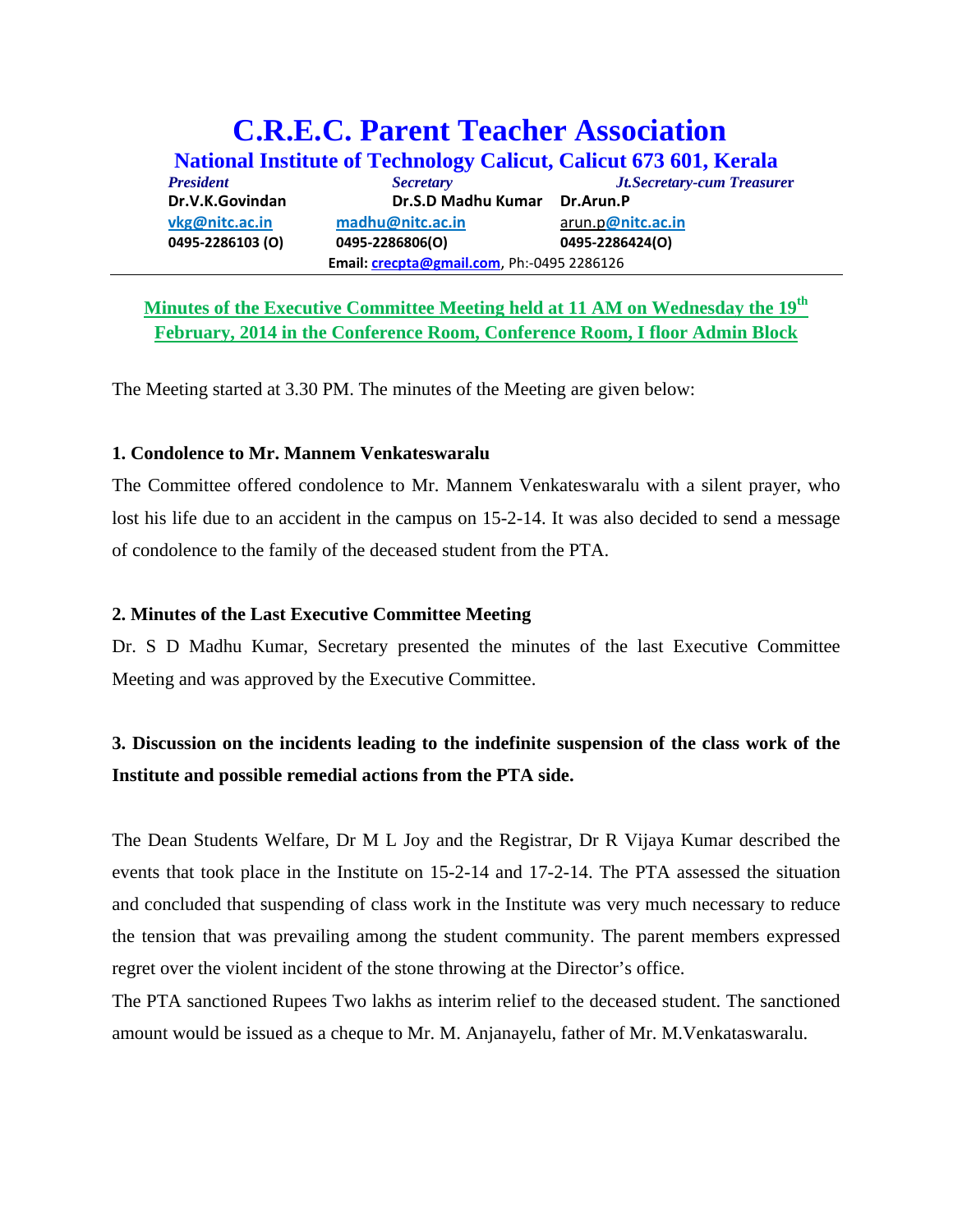The PTA resolved to request the NITC administration to resume class work not later than 3-3- 2014.

The NITC authorities assured the PTA that no student was vacated forcefully from the hostels, and that all the girl students are allowed to continue their stay in the ladies hostel, if they so desire. The PTA promised NITC administration to help in procuring a 24X7 Ambulance service for the NITC community in the campus. Mr. Suresh Kumar D B offered to provide assistance in this regard through Rotary Club.

NITC authorities have reassured that the career of the students and their academic activities will not be affected, except for the possibility of the duration of the summer vacation getting reduced by a couple of weeks. The academic calendar for the semester would be rescheduled accordingly.

Dr. M. L Joy and Dr. R Vijaya Kumar reiterated that the demands of the students are being addressed and would be processed at the earliest. The exact compensation for the deceased student would be decided by the Board of Governors of NITC, which is scheduled to meet in the last week of March 2014.

The parent members expressed their opinion that the news reports appearing in the media is affecting the image of the Institute and the Institute should ensure steps to inform the public about the happenings and the positive steps taken by the Institute authorities to overcome the crisis it is facing at present. A press release from the PTA was also suggested by the parent members.

#### **4. Any other matter**

(i) The Committee ratified the payment of Rs. 28,620/- (Rupees Twenty Eight Thousand Six Hundred and Twenty only) as reimbursement of tuition fee, hostel fee and mess fee of Mr. Rahul Kumar Nigam (B100885CH) who had requested PTA support as a result of the financial problems he faced due to the unfortunate loss of his father recently.

(ii) The Committee considered the request of Mr. Vishnu Sivadas (B110287EE) who lost both of his parents recently to provide financial assistance for his studies ( Money for paying the mess